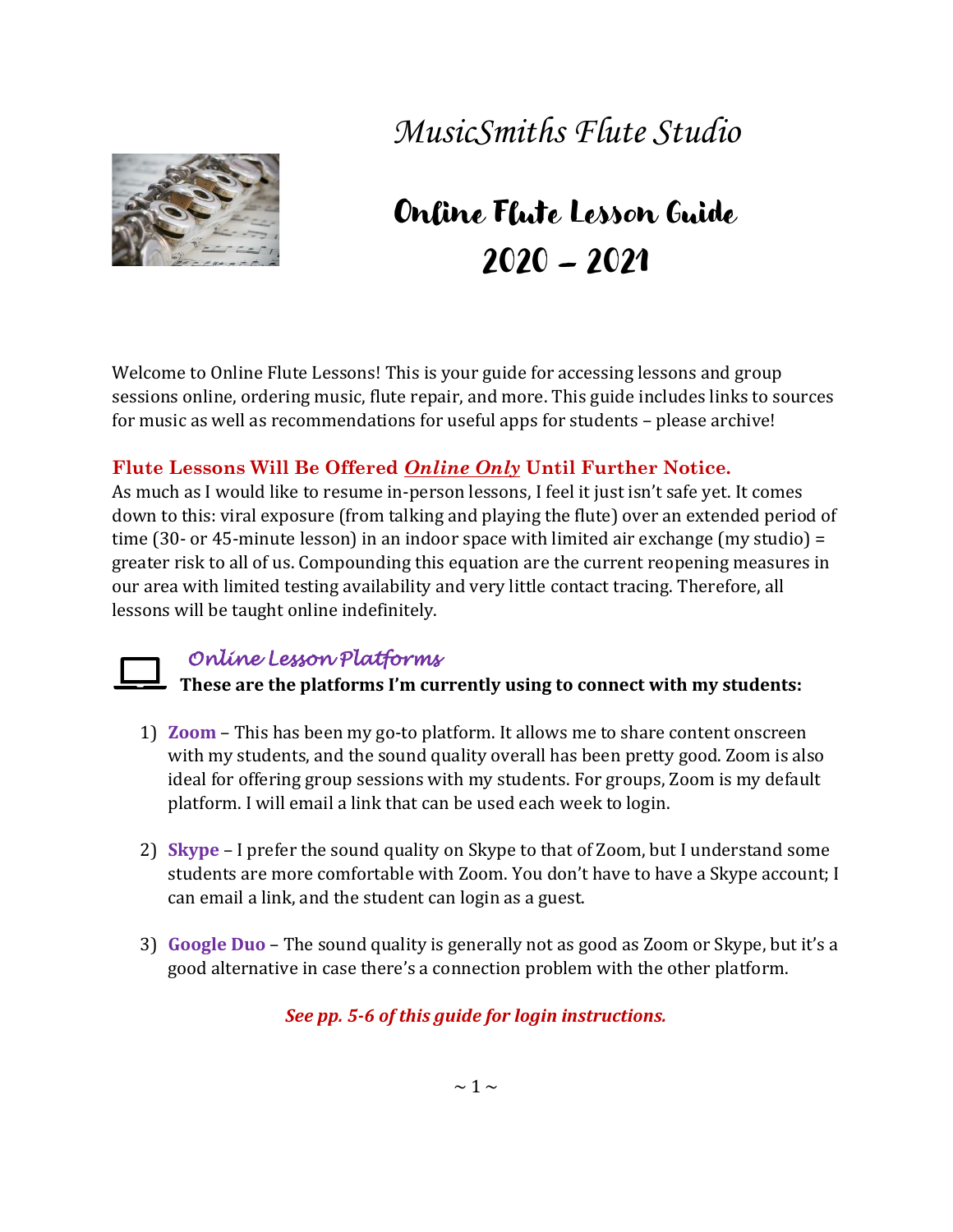### ∩ *Lesson and Practice Tips for Students*

**These are my recommendations/requirements to facilitate online lessons:**

**Image** -- As much as possible, try to position yourself so your face and flute are A fully visible on screen. I know this is more difficult if you are logging in from a phone or tablet, but it should be easier on a desktop or laptop where the screen is larger. If you are using a smaller device, step back from the screen.

**Sound** – If possible, move away from the microphone to minimize distortion. If you are using headphones or earbuds with an integrated microphone, you may need to turn off the mic if it's too close to the flute. Everyone has different equipment; it's not one-size-fits-all. Also, depending on the platform, you may be able to adjust your settings.

**Sheet music/books vs On-Screen Files** – Ideally, each student can work from books or sheet music that they can mark on directly. You will need to order your own books (see p. 3 for sources). If at all possible, please print out copies of sheet music so you can mark on it in pencil. If printing is not possible, the next best thing is to invest in a notebook. *I will also create a Dropbox folder for each student so you can keep lesson files in one place*.

**Pencil & Notebook** – I believe a notebook is indispensable for online lessons. The student can make notes about specific pieces (especially if the music is online) as well as reminders of what to practice for the next lesson. I will expect everyone to have a notebook handy going forward!

**Metronome/Tuner** – **Each student must have a metronome!** There are numerous free apps you can download to your device. A metronome/tuner combo is even better! Here are a few I recommend*: Soundcorset Tuner & Metronome*; *The Metronome by Soundbrenner*; *Tonal Energy*. All are downloadable from Google Playstore.

**Fingering Chart/Trill Chart** – A fingering/trill chart is a must! If you don't have one in your band book or other lesson books, here's a handy app you can download on your device to quickly find fingerings: *Flute fingercharts*. It's downloadable from Google Playstore. The basic app is free, but I recommend spending the \$5.99 fee for the Pro version. It gives the user access to all fingerings plus sound so you can listen – especially helpful on the trill fingerings.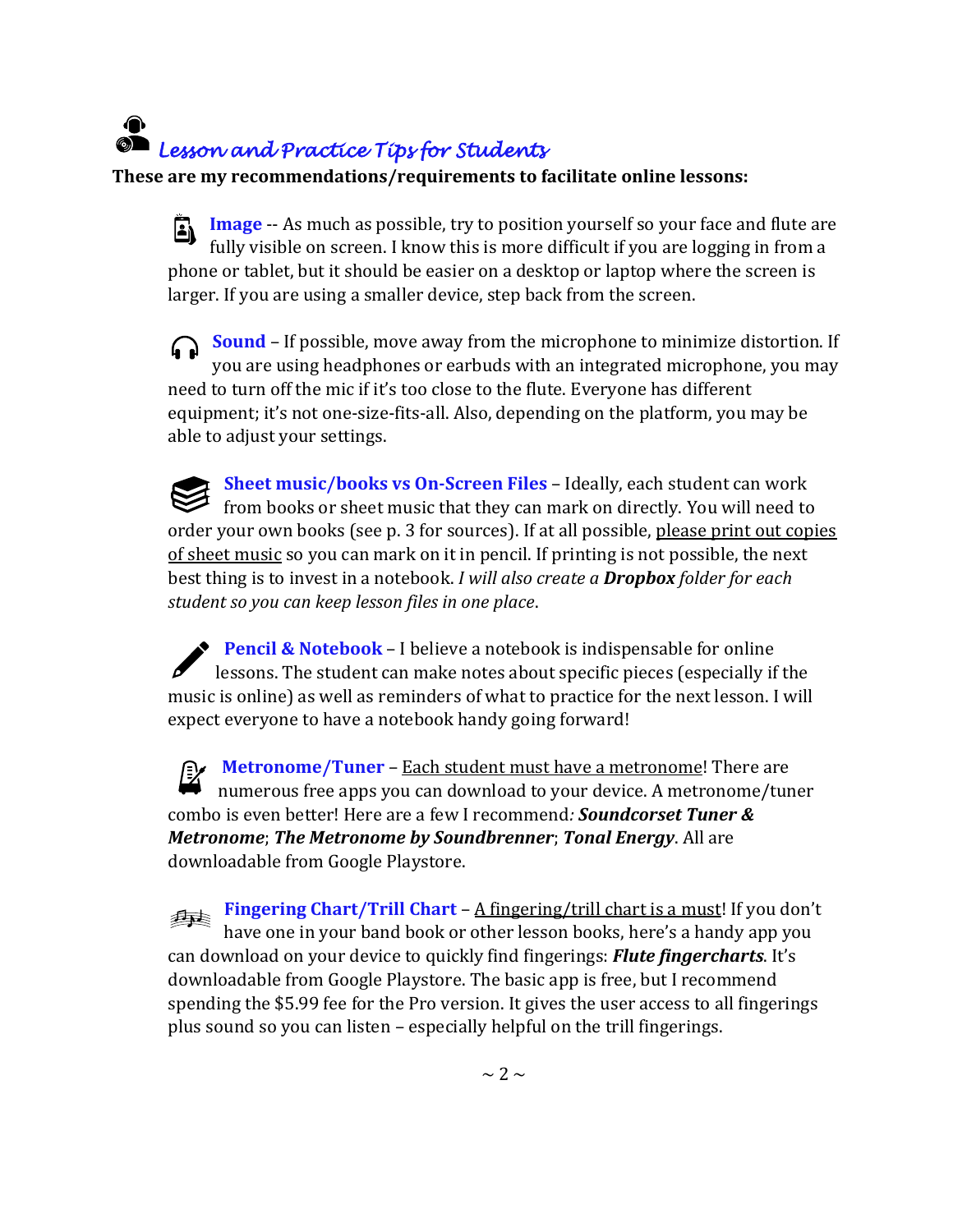### 冊 *Music/Books/Other Lesson Materials – Where to Order*

In the past, I ordered music for my students and had them reimburse me. But that's impractical for online lessons. I will send an email with the title/author/publisher when a student is ready for a new book as well as ordering information. Below are the online sources I regularly order from and recommend; you can click on the company name to link directly to its website:

#### 1) [Fluteworld.com](https://www.fluteworld.com/)

I order nearly everything from Flute World. They have all the materials I use and normally ship within 1-2 weeks. Flute World is also a great source for accessories, and they have a generous trial program for new flute purchases.

#### 2) [SheetMusicPlus.com](https://www.sheetmusicplus.com/?aff_id=700067)

This company carries a vast library of music, not only for flute, but for all other instruments as well. Shipping is pretty fast, usually arriving within a week. You can use my personal web address for Sheet Music Plu[s HERE.](file:///C:/Users/Owner/Documents/www.sheetmusicplus.com%3faff_id=700067) I have also created a music list of the materials I use in lessons. I will email the list to my students.

#### 3) [Carolyn Nussbaum](http://www.flute4u.com/store/home.php)

Like Flute World, Carolyn Nussbaum Music Company is a great source for all things flute – music, instruments, accessories, and more. Shipping time is usually within a week. They also have a free trial program for new instrument purchases.

#### **Other options:**

[J.W. Pepper](https://www.jwpepper.com/sheet-music/welcome.jsp) – Known mostly as a supplier of large ensemble music, J.W. Pepper also carries a fairly extensive catalog of flute solos, method books, etc. Items in stock generally arrive within two weeks.

[Amazon](https://www.amazon.com/s?k=flute+music&crid=1BJCPF1OUKINL&sprefix=flute+music%2Caps%2C426&ref=nb_sb_ss_i_3_11) – I rarely order from Amazon, but I know it's the go-to site for many people. If you're ordering other items from Amazon, it may be convenient to add a flute book to the order. Therefore, I have linked the name to the "flute music" page; however, be aware you may have to do some searching for some books. Also, be alert for "used" books, which may be cheaper. I don't recommend buying used music books because pages may be missing or otherwise marked up. I feel it's to the student's benefit to play from a new (clean) copy. Shipping times vary.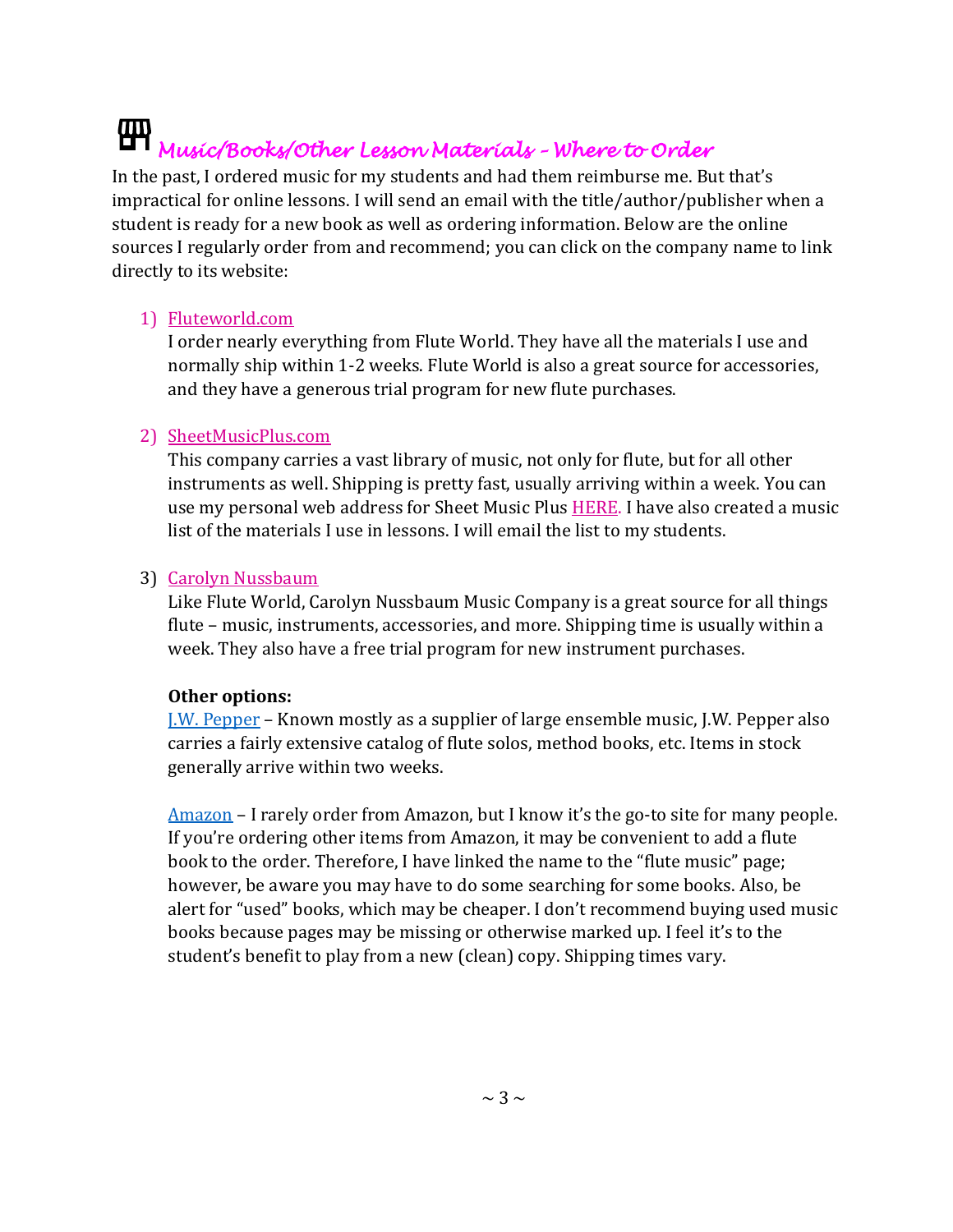# *Flute Repair*

Even if you're not playing in band every day, your flute may develop a leak or need a pad replaced. If you need to take your flute to a shop for repair, I recommend the following repair technicians – they do excellent work and typically have a faster turn-around because they do repairs in-house rather than sending it out:

#### **Doctor Note BAC Music**

**Harold Steinhardt, repair tech Kristy Filippini, repair tech** 7385 W. 97th Street 14933 Metcalf Avenue Overland Park, KS 66212 Overland Park, KS 66223 913-648-2696 Main Ph: 913-390-1776 [steinhardt@doctornote.net](mailto:steinhardt@doctornote.net) Mobile Ph: 651-357-3332 [www.doctornote.net](http://www.doctornote.net/) [kristy@bacmusic.com](mailto:kristy@bacmusic.com)

Tools for minor repairs you can do yourself -- the following products are available at **Flute World** and **Carolyn Nussbaum Music**:

- 1) **Multi-Tool FIXIT Tool** -- Screwdriver and spring hook in one tool that can fit inside or attach to your case. \$9.95 <https://www.fluteworld.com/product/multi-tool-fixit-tool/>
- 2) **BG Pad Dryer** Cloth strip that can be used to alleviate sticking keys due to excess moisture. One pad lasts about a year. \$6.00 <https://www.fluteworld.com/product/bg-pad-dryer/>
- 3) **BG Flute Discovery Kit** Contains one pad dryer, one lip plate cleaner, and two hand positioners. \$13.95 <https://www.fluteworld.com/product/bg-flute-discovery-kit/>
- 4) **Flute cloth swabs** I recommend using a washable cloth flute swab with your cleaning rod rather than a "pad saver" (the long fuzzy rod that fits inside the flute). Pad savers are not sanitary and cannot be washed. The following swabs are soft, lint-free, and machine washable:

**Hodge Silk Flute Swab**, \$8.95 (colors: black, blue, green, purple, wine) <https://www.fluteworld.com/product/hodge-silk-flute-swab-black/> **Hodge Silk Piccolo Swab**, \$5.25 (colors: black, blue, green, purple, wine) <https://www.fluteworld.com/product/hodge-silk-piccolo-swab-black/> **Beaumont Bamboo Flute Swab**, \$10.80 (colors: black and five prints) [https://www.fluteworld.com/product/beaumont-bamboo-flute-swab-concert-noir-](https://www.fluteworld.com/product/beaumont-bamboo-flute-swab-concert-noir-25x25/)[25x25/](https://www.fluteworld.com/product/beaumont-bamboo-flute-swab-concert-noir-25x25/)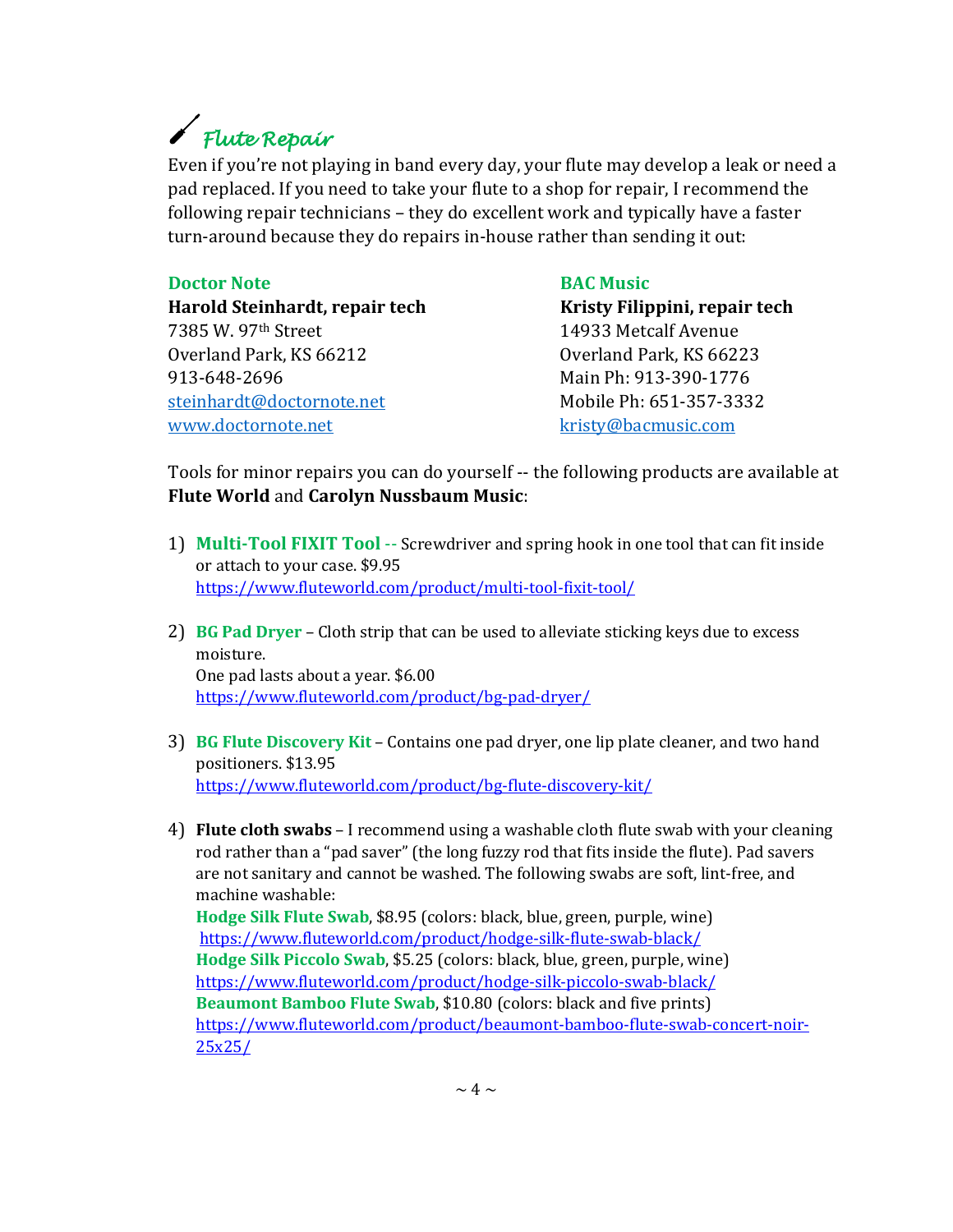# *Logging into Your Online Flute Lessons*

#### *Student will need:*

\* Internet with an upload speed of at least 2Mb/sec or better. You can check your internet speed at [www.speedtest.net](http://www.speedtest.net/)

\*Access to **Zoom**, **Skype**, or **Google Duo** – these platforms are compatible with Android and iOS devices, including phones, tablets, laptops, and desktops. Make sure you have the app downloaded onto your device.

\*A metronome separate from the device being used for our connection.

\*A pencil!

\*A notebook to write down assignments and other notes for practicing

\*Lesson books and sheet music – please print out electronic files if possible so you can mark on them!

\*Earbuds or headphones

\*A phone in case the connection is too slow or interrupted (I will call you via Google Duo in that case)

#### *To do before the FIRST online lesson:*

- 1- *Check that you know where the microphone is on your device and that you know how to control its volume. Do the same for the speakers.*
- 2 *- Send me an email with the following:*

a) The phone number you wish to use to connect for Google Duo or in case we lose our connection on another platform.

b) Email address you wish to receive your Zoom or Skype link

3 - *Try Connecting with a friend or family member through Zoom, Google Duo or Skype to make sure you know how it works*. Try to angle your device in such a way that your instrument is audible and visible, and your face is visible. If you wish, you may also do a test with me before the lesson so we can make sure we have a good connection.

4 - *Ask family members not to stream video while we are having the lesson as it will slow down the internet speed.*

5 - *If possible, it is best to be positioned close to the router or modem during the lesson as the speed is often better there.* 

6 - *Choose a room where you can close the door so that we aren't bothered by pets and family members.* A room that isn't too reverberant is ideal.